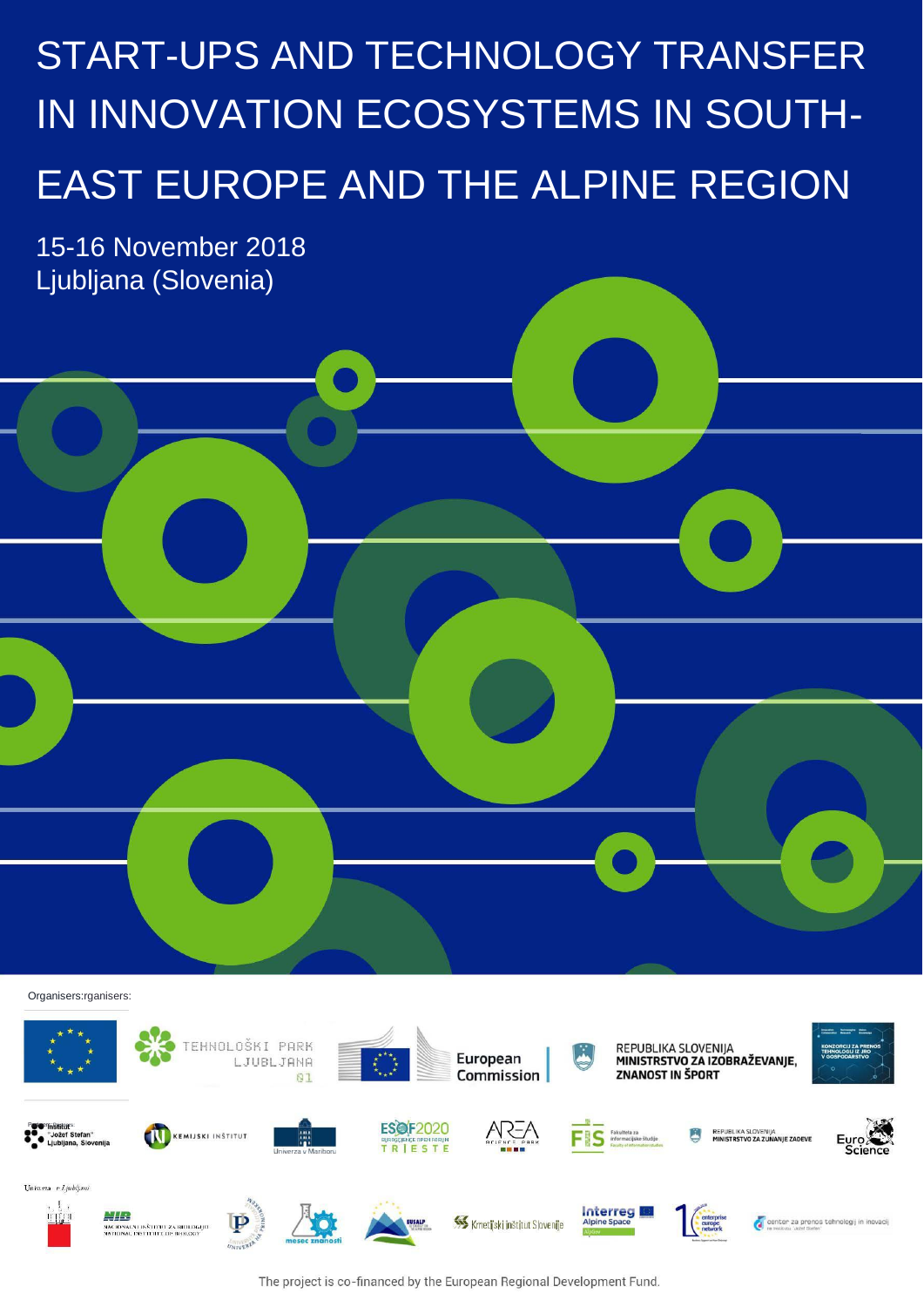

### START-UPS AND TECHNOLOGY TRANSFER IN INNOVATION ECOSYSTEMS IN SOUTH-EAST EUROPE AND THE ALPINE REGION

#### Thursday 15 November 2018 **Overview**

Co-chairs:

Giancarlo Caratti, *Head of Intellectual Property & Technology Transfer Unit, Directorate-General Joint Research Centre, European Commission*

Simona Knežević Vernon, *Head of the Entrepreneurship Department, Technology Park Ljubljana, Ltd.*

| $08:30 - 09:15$ | Registration & welcome coffee                                                      |
|-----------------|------------------------------------------------------------------------------------|
| $09:15 - 10:00$ | Welcome addresses                                                                  |
| $10:00 - 11:30$ | Trends in the development of Start-up Ecosystems                                   |
| $11:30 - 12:00$ | Coffee break                                                                       |
| $12:00 - 13:15$ | Start-ups ecosystems as a value adding tool for<br>regional and national economies |
| $13:15 - 14:15$ | Midday break                                                                       |
| $14:15 - 15:30$ | Round Table: how to build a successful start-up<br>community? The various models   |
| 15:30 - 15:50   | Coffee break                                                                       |
| $15:50 - 17:15$ | Supporting start-ups: value-adding services and programmes                         |
| 17:15 - 17:30   | Wrap-up session and conclusions from Day 1                                         |
| $20:00 - 22:00$ | <b>Networking dinner</b>                                                           |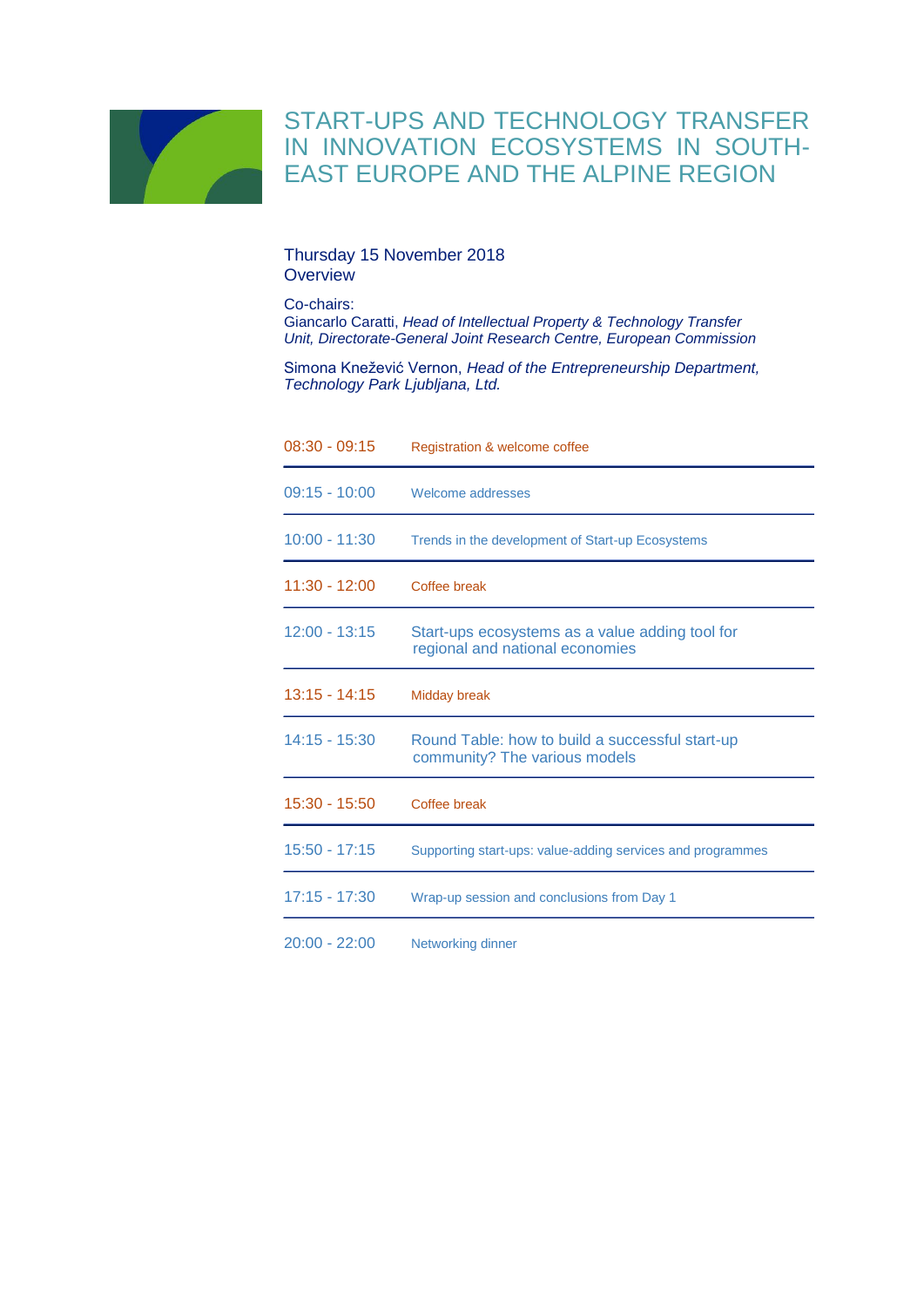### WELCOME ADDRESSES

Thursday 15 November

From 9:15 to 10:00

Moderator: Tomaž Boh, *Directorate of Science, Ministry of Education, Science and Sport, Slovenia*

Matej Cerar, *Deputy General Manager, Technology Park* 

*Ljubljana* Tjaša Ficko, *Deputy Mayor, City of Ljubljana*

Tomaž Boh, *Directorate of Science, Ministry of Education, Science and Sport, Slovenia*

Marko Hren, *Senior Consultant, Smart Specialisation Coordination Division, Government Office for Development and European Cohesion Policy, Slovenia*

Saša Lazović, *Assistant Minister in charge of technological development, technology transfer and innovation system, Ministry of Education, Science and Technological Development, Serbia*

Anna Giorgi, *Leader of Action Group 1 (EUSALP), Lombardy Region*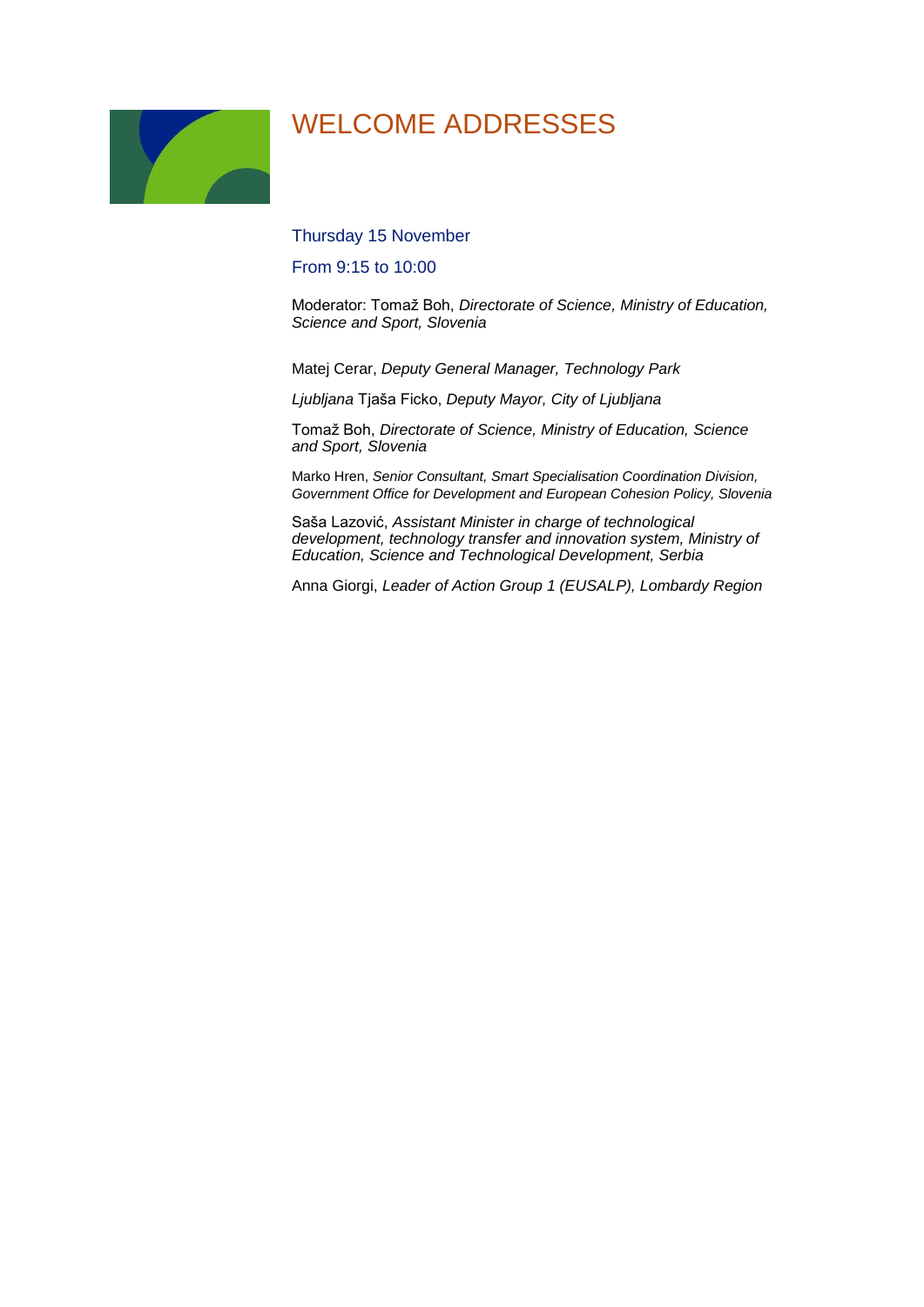# TRENDS IN THE DEVELOPMENT OF START-UP ECOSYSTEMS

Thursday 15 November

From 10:00 to 11:30

Moderator: Martin Mössler, *Managing Director Science Park Graz | ESA BIC Austria General Manager*

#### *Setting the scene*

Painting the background: presentation of a joint position paper "Startup Innovation Ecosystems in Southern Europe" Eva Baltar, *Policy Officer, Directorate-General Joint Research Centre, European Commission* & Andrea Basso, *Chief Technology Officer, MITO Technology*

Hi Tech Park Ecosystem from vision to reality David Shemesh, *Chief Technology Officer, Innovation Basecamp, Israel*

#### *Introductions and Round Table Discussion*

Helge Neumann, *Consultant to the CEO, WISTA MANAGEMENT GmbH - Berlin Adlershof, IASP Full Member*

Jure Vrhovnik, *Initiative Startup Slovenia, extended into Startup Alpe Adria Ecosystem, Venture Factory – University Incubator, University of Maribor*

Gordana Danilović Grkovic, *Acting Director, Belgrade Science Technology Park*

Angelo Gatto, *Senior Expert, Finlombarda s.p.a. (Open Innovation team leader)*

Anja Zorko, *Head of Centre for Creativity, Museum of Architecture and Design Ljubljana*

This session will consider the nature of start-up ecosystems and their growth and present some successful examples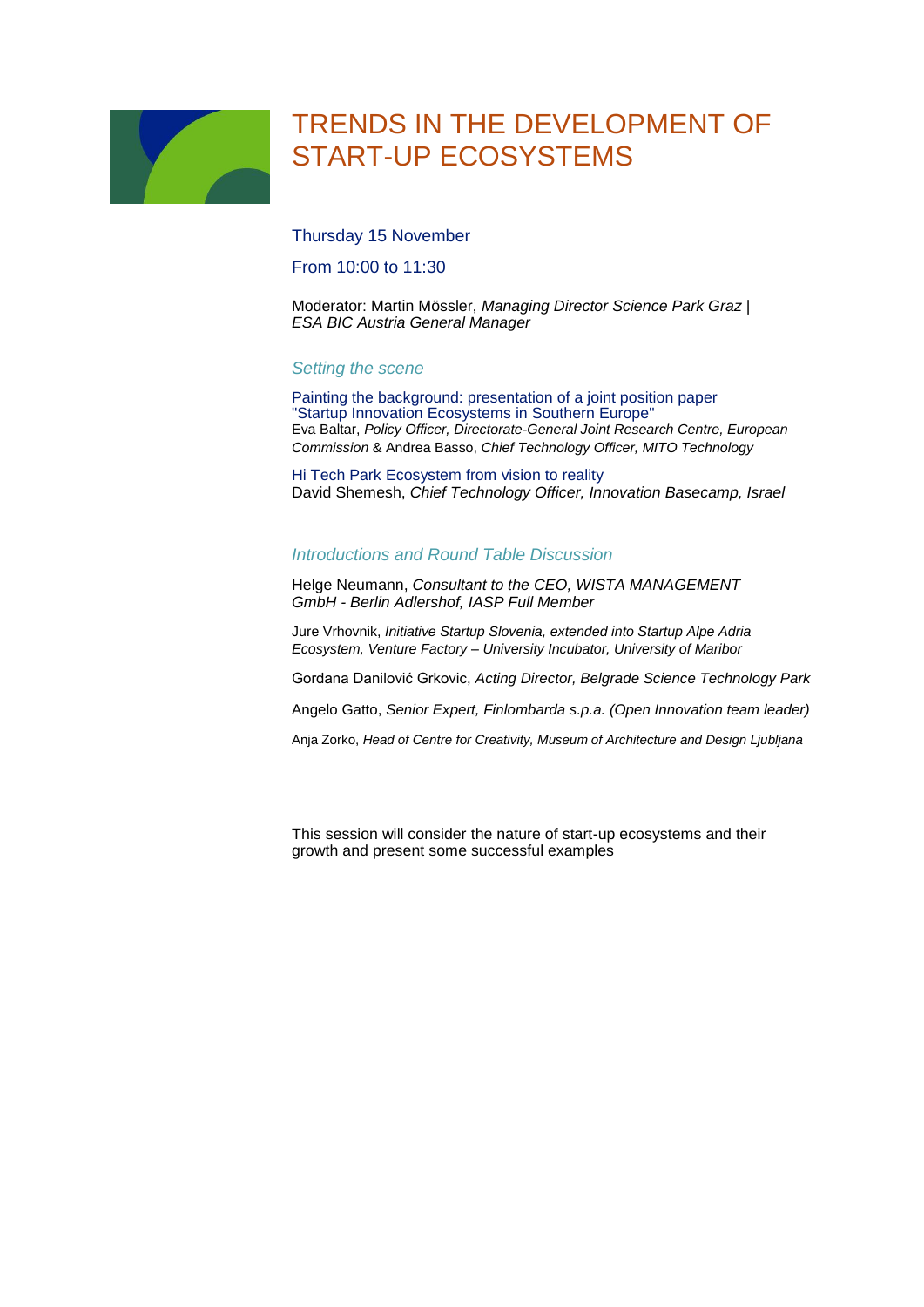### START-UP ECOSYSTEMS AS A VALUE ADDING TOOL FOR REGIONAL AND NATIONAL ECONOMIES

Thursday 15 November

From 12:00 to 13:15

Moderator: Ales Gnamus, *Project Officer, EU Thematic S3 Platforms, Directorate-General Joint Research Centre, European Commission*

Simona Hočevar, *Specialist for Financial Instruments and Smart Specialisation Strategy, Smart Specialisation Coordination Division, Government Office for Development and European Cohesion Policy, Slovenia*

Alexander Paine, *Associate Director Advice for Small Businesses, SME Finance and Development Group, European Bank for Reconstruction and Development (EBRD)*

Clement Brenot, *Project Manager, South East Europe Division, Organisation for Economic Co-operation and Development (OECD)*

Borut Ložar, *Policy Officer – SME policy, Directorate-General for Internal Market, Industry, Entrepreneurship and SMEs, European Commission*

Dana Mocanu, *Executive Director, Magurele Science Park, Bucharest*

This session will address the question of why start-up ecosystems are important and what impact they bring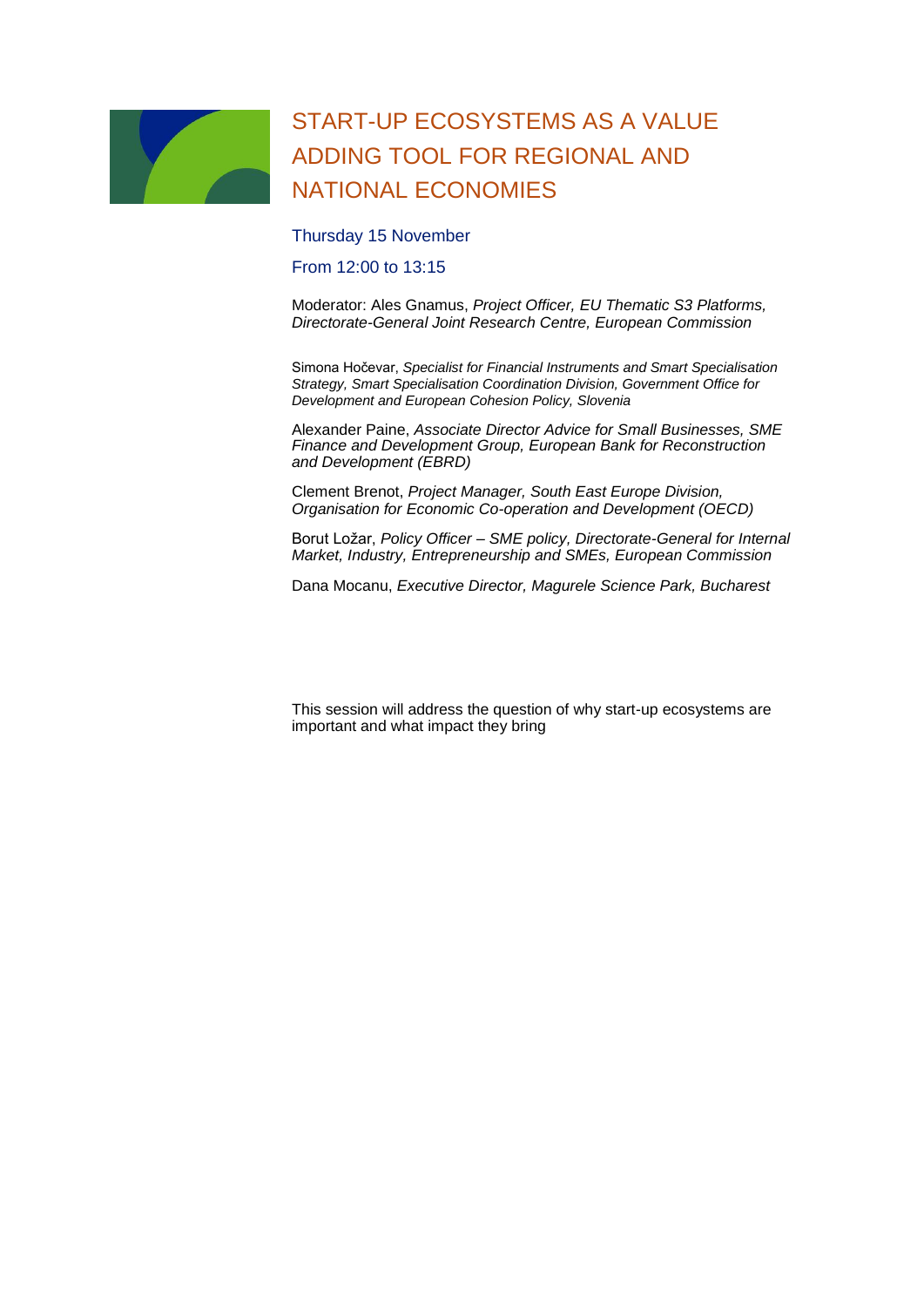### ROUND TABLE: HOW TO BUILD A SUCCESSFUL START-UP COMMUNITY? THE VARIOUS MODELS

Thursday 15 November

From 14:15 to 15:30

Moderator: Dragan Soljan, *Advisor, Western Balkan Enterprise Development & Innovation Facility (WB EDIF), European Investment Bank*

Jernej Pintar, *Senior Entrepreneurship Developer, Technology Park Ljubljana and Accelerator (Interreg Danube project)*

Fabio Pianesi, *Head of External Collaboration, EIT Digital, European Institute of Innovation & Technology*

Mike Cherrett, *Director European Affairs, EIT Climate-KIC*

Paris Kokorotsikos, *Incubation systems founder, i4G Incubator, Thessaloniki*

Natanail Stefanov, *Chairman, BESCO - The Bulgarian Startup Association and Vice Chairman, Sofia Tech Park*

This session will address the question of how to create start-up communities and synergistically embed them in local ecosystems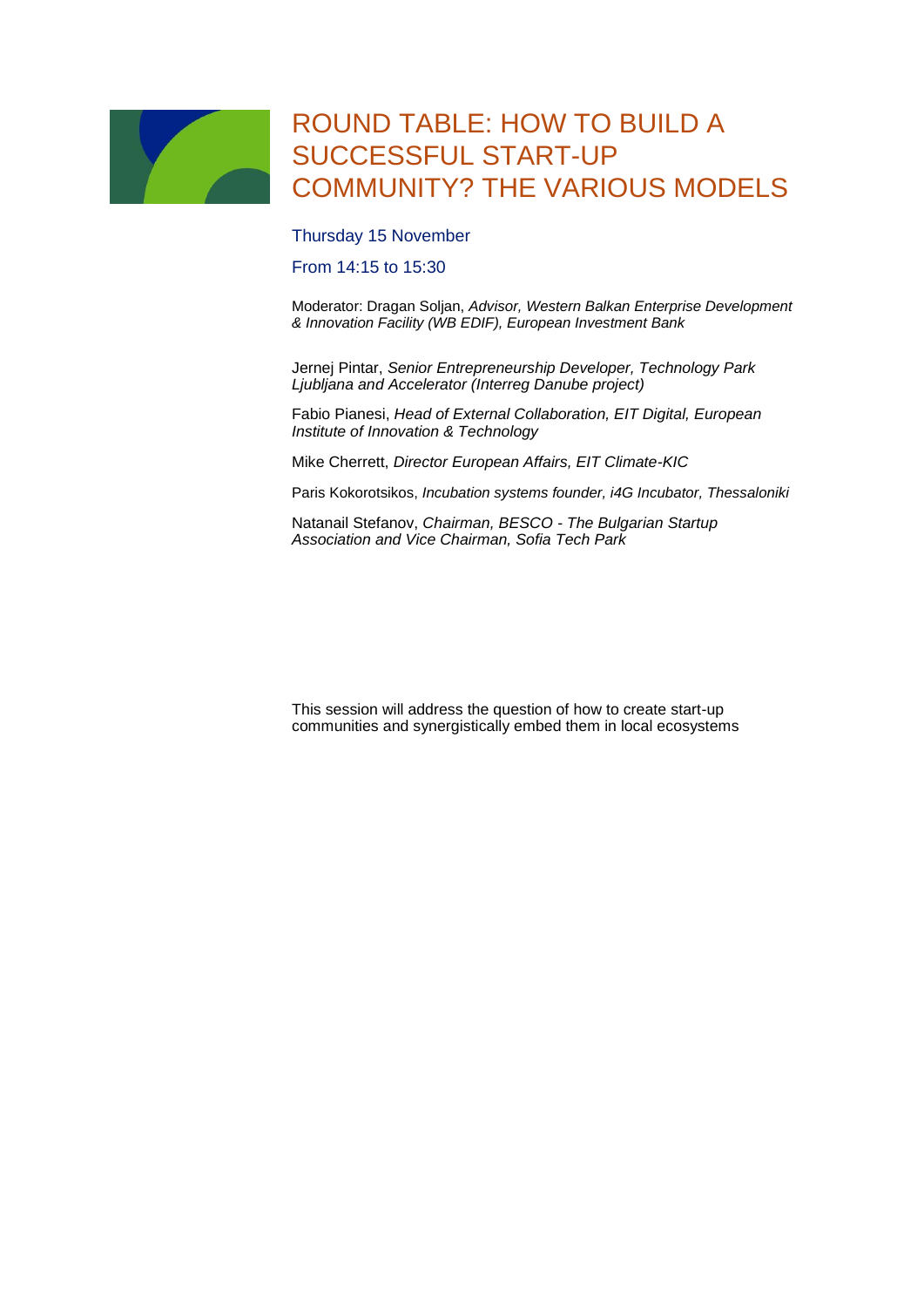### SUPPORTING START-UPS: VALUE-ADDING SERVICES AND PROGRAMMES

Thursday 15 November

From 15:50 to 17:15

Moderator: Patrick McCutcheon, *Senior Expert, Directorate-General for Research and Innovation, European Commission*

#### One and One is Eleven

Martin Krch, *Projects & Cooperation, Lakeside Science & Technology Park, Klagenfurt: One and One is Eleven*

Innovation Factory and ARGO Fabrizio Rovatti, *Managing Director, Innovation Factory, AREA Science Park, Trieste*

EU Action: Improve the Innovative Ecosystem and boost start-up creation in Albania

Irina Kausch, *GIZ-ProSEED Programme Director and* Ina Murthi, *Programme Manager for Market Development, Embassy of Sweden, Tirana*

Fis Malësori, *Chief Executive Officer, VentureUP - University of Prishtina Entrepreneurship & Innovation Centre*

Vedran Šimunović, *Chief Executive Officer, INTERA Technology Park, Mostar*

This session will combine introductory presentations or speeches with an interactive round table discussion on the topic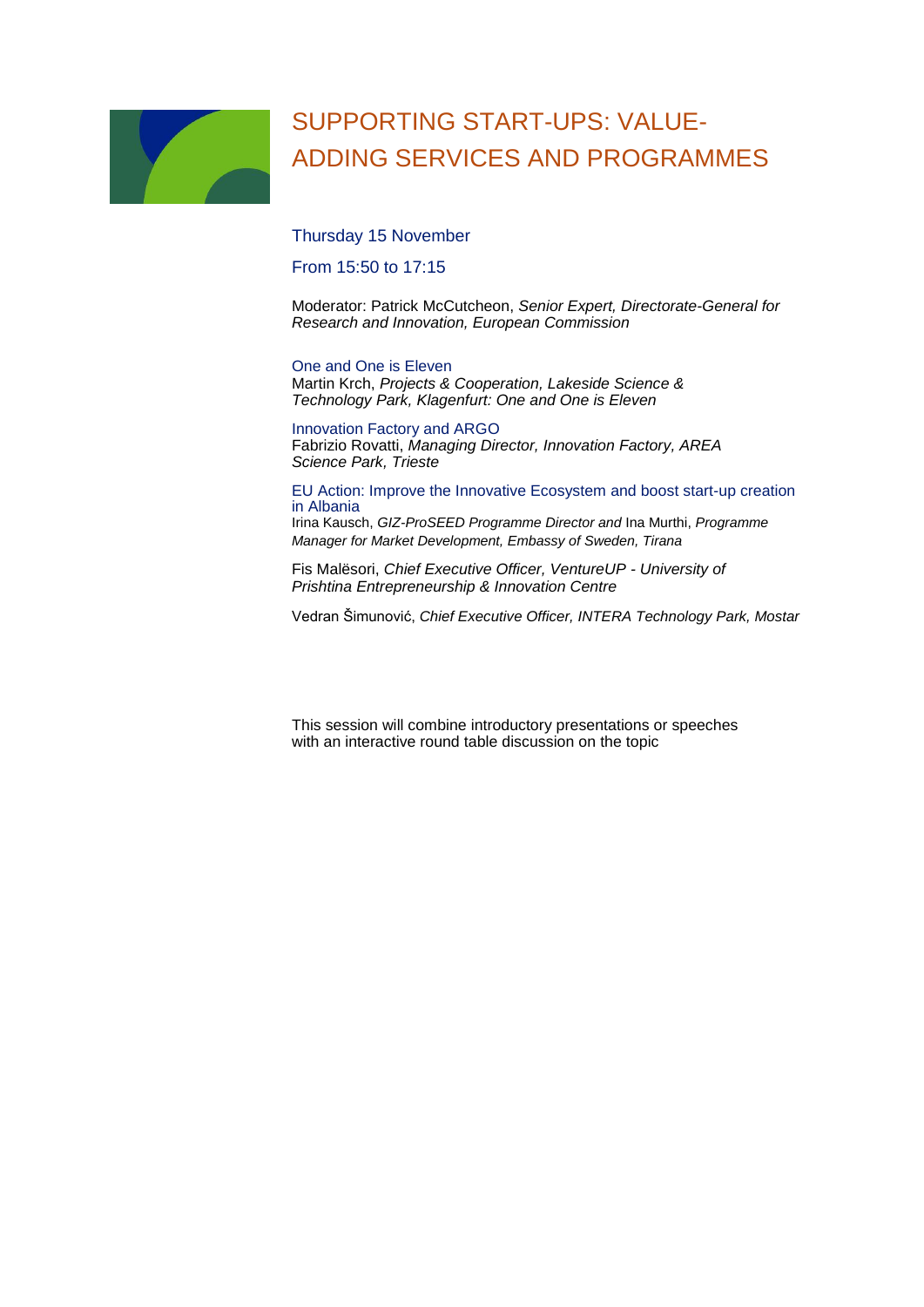

### START-UPS AND TECHNOLOGY TRANSFER IN INNOVATION ECOSYSTEMS IN SOUTH-EAST EUROPE AND THE ALPINE REGION

#### Friday 16 November 2018 **Overview**

Co-chairs: Giancarlo Caratti, *Head of Intellectual Property & Technology Transfer Unit, Directorate-General Joint Research Centre, European Commission*

Irena Hreljac, *Head of TTO office, National Institute of Chemistry*

| $08:30 - 09:00$ | Registration & welcome coffee                                                                                       |
|-----------------|---------------------------------------------------------------------------------------------------------------------|
| $09:00 - 10:15$ | Round Table Discussion: Building the investment/project pipeline:<br>Making attractive propositions for fundraising |
| $10:15 - 11:30$ | Interplay with Industry. How to attract industrial customers?                                                       |
| $11:30 - 11:50$ | Coffee break                                                                                                        |
| $11:50 - 13:10$ | Start-up challenges: Innovation, Growth and Internationalisation                                                    |
| $13:10 - 14:00$ | <b>Midday break</b>                                                                                                 |
| $14:00 - 15:00$ | Towards ESOF 2020 Trieste: Building up a network of<br>innovators in South-East Europe                              |
| $15:00 - 15:15$ | Coffee break                                                                                                        |
| $15:15 - 16:15$ | Successful spin-out stories. Different models                                                                       |
| $16:15 - 17:45$ | The power of networks                                                                                               |
| $17:45 - 18:00$ | <b>Closing remarks</b>                                                                                              |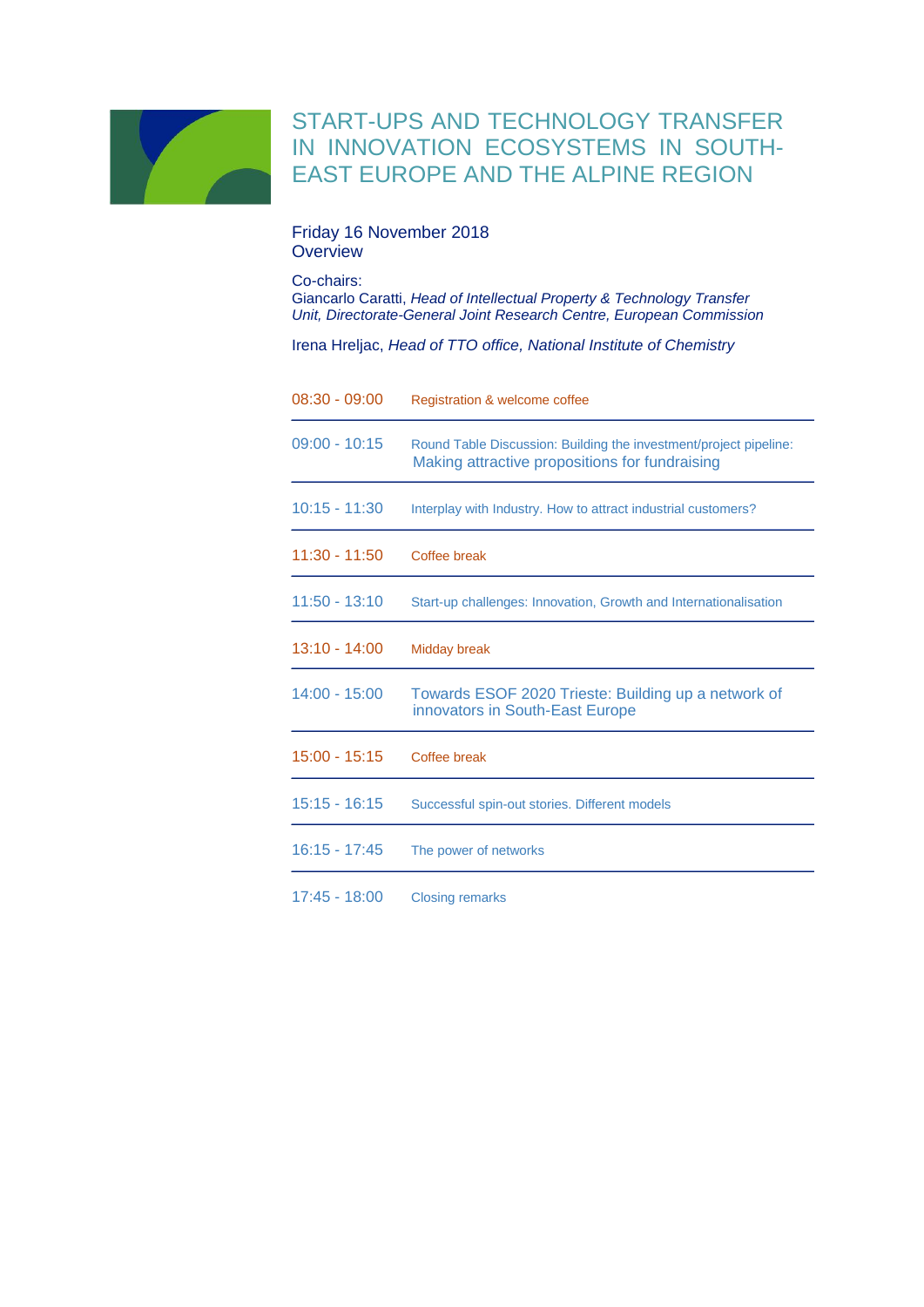

### ROUND TABLE DISCUSSION: BUILDING THE INVESTMENT/PROJECT PIPELINE: MAKING ATTRACTIVE PROPOSITIONS FOR FUNDRAISING

Friday 16 November

From 09:00 to 10:15

Moderator: Aleš Pustovrh, *Partner, ABC First Growth Venture Capital Fund*

#### *Introductions and Round Table Discussion*

Efficient marketing of technologies – channels, methods and tools, first contact establishment Christoph Adametz, *Deputy manager, Research & Technology House, TU Graz*

Patenting of computer made inventions David Kuttenkeuler, *Patent Attorney, Boehmert & Boehmert*

Jurij Giacomelli, *Investment manager of Meta Ingenium, a part of Meta Group and local partner of ESIL (Early-Stage Investing Launchpad for Slovenia, a project of Business Angels Europe)*

Eladio Crego, *Advisor of Fundación Barrié-Science Seed Fund and of Fundación Barrié-Ignicia Programme*

Maddalena Furlan, *Open Lab Office Manager | Innovation and Complex Systems Department, AREA Science Park*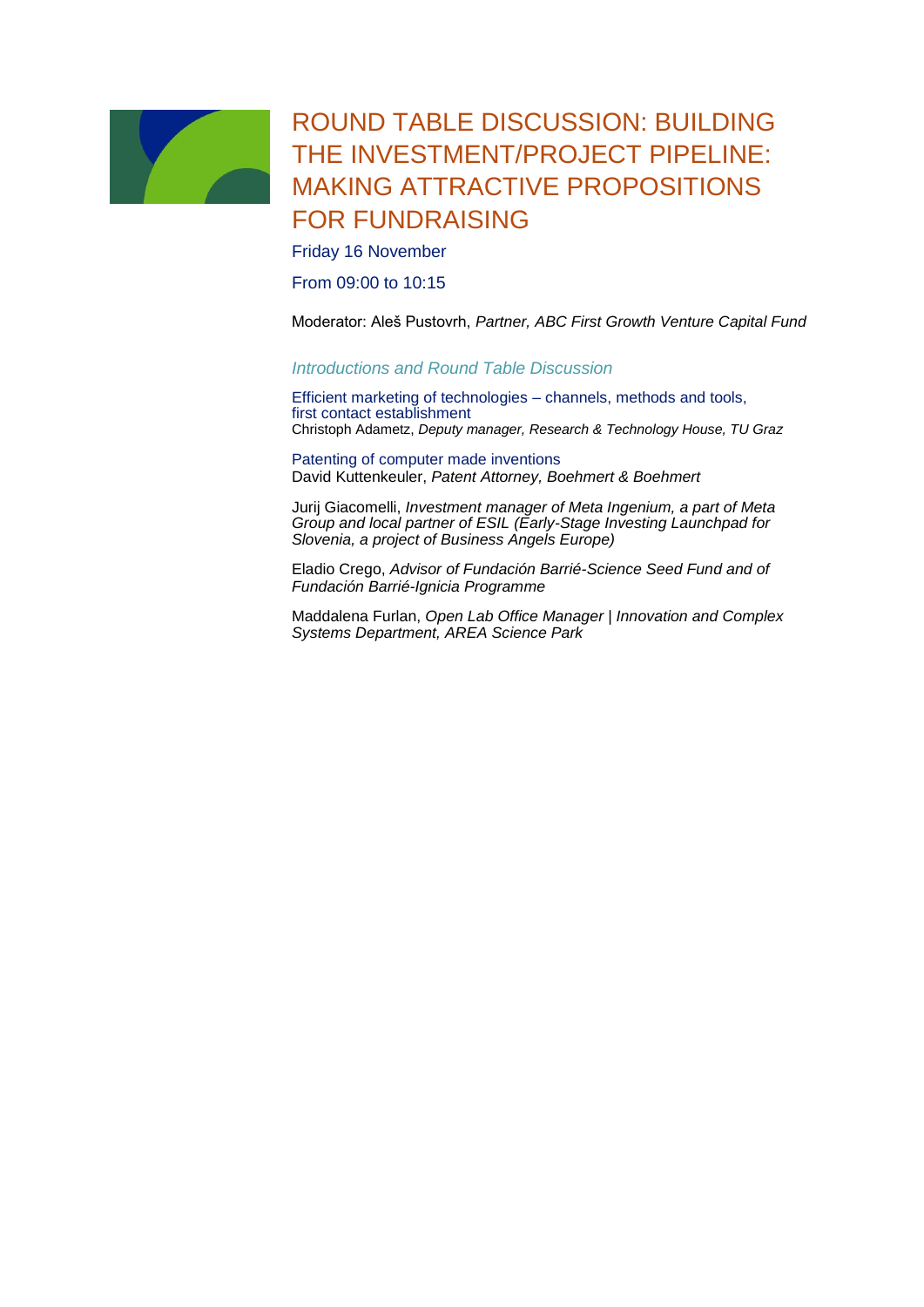# INTERPLAY WITH INDUSTRY. HOW TO ATTRACT INDUSTRIAL CUSTOMERS?

Friday 16 November

From 10:15 to 11:30

Moderator: Eva Baltar, *Policy Officer, Directorate-General Joint Research Centre, European Commission*

#### *Keynote*

Infobip – From Croatian Startup To Global Company Roberto Kutić, *COO, InfoBip, Croatia*

#### *Introductions and Round Table Discussion*

Jon Wulff Petersen, *Director & Senior Consultant, tto.eu – a part of Plougmann Vingtoft*

Mariya Konstantinova, *Innovation Manager, Agrana AG, Austria*

Tom Stephenson, *Pro-Vice-Chancellor, Research and Innovation, Cranfield University, United Kingdom*

George Angelov, *Chair of Department of Microelectronics, Technical University of Sofia; Chairman of the Managing Board, Cluster of Microelectronics and Industrial Electronics Systems (μ-Cluster)*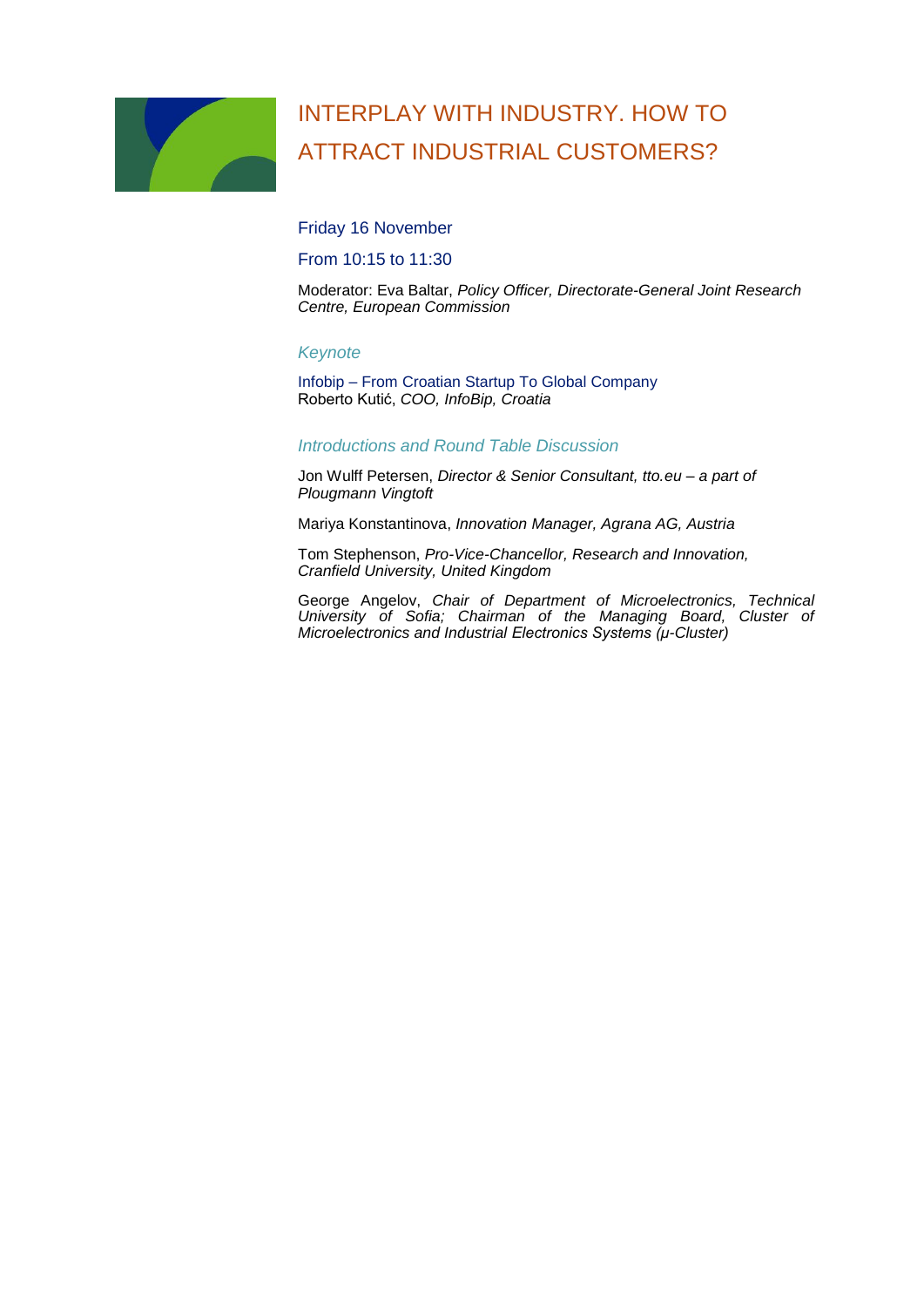# START-UP CHALLENGES: INNOVATION, GROWTH AND INTERNATIONALISATION

Friday 16 November

From 11:50 to 13:10

Moderator: Elena Andonova, *Project Officer, Directorate-General Joint Research Centre, European Commission*

Špela Stres, *Head of Center for Technology Transfer and Innovation, Jožef Stefan Institute*

Radmil Polenakovikj, *Director, Business Start-up Centre, Faculty of Mechanical Engineering, University Ss. Cyril and Methodius in Skopje & President, National Centre for Development of Innovation and Entrepreneurial Learning*

Barbara Diehl, *Director of Transfer and Innovation (incoming) - Helmholtz Association of German Research Centres*

Maite Ibern, *IP and Technology Transfer Manager, Autonomous University of Barcelona*

Marco Mazzaglia, *PoK-Platform of Knowledge Technical Staff – EUSALP AG1*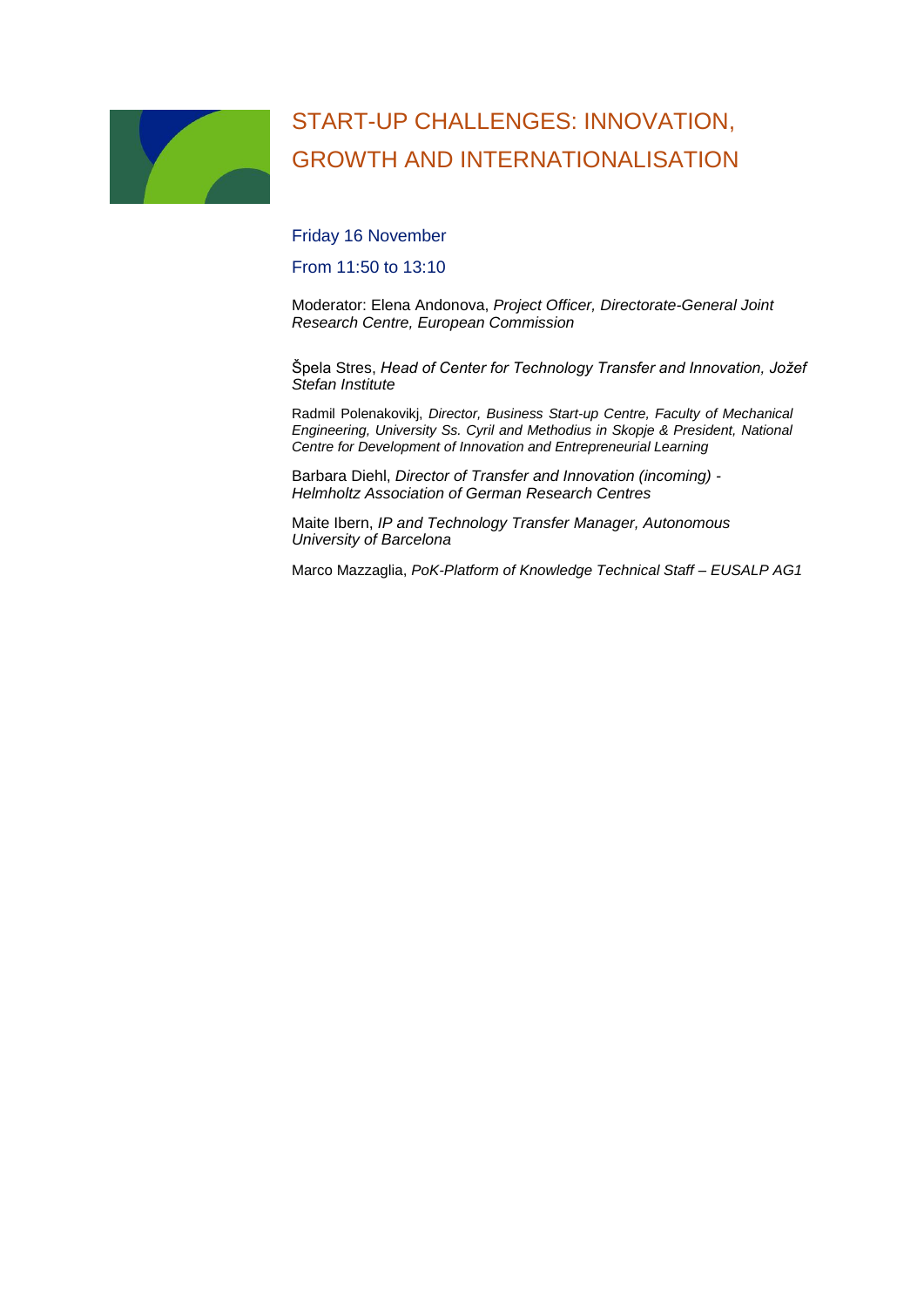### TOWARDS ESOF 2020 TRIESTE: BUILDING UP A NETWORK OF INNOVATORS IN SOUTH-EAST EUROPE

Friday 16 November

From 14:00 to 15:00

Moderator: Giancarlo Caratti, *Head of Intellectual Property and Technology Transfer Unit, Directorate-General Joint Research Centre, European Commission*

ESOF2020 Trieste: Fostering Networks in South-East Europe Stefano Fantoni, *Champion ESOF2020 Trieste*

Initiatives and Events towards ESOF2020 Trieste Bruno Della Vedova, *Local Programme Coordinator ESOF2020 Trieste*

From Genomics to Applications: a Successful History of Technology Transfer Michele Morgante, *Scientific Director of the Institute of Applied Genomics, Udine*

High Performance Computing from the Cloud to the Edge Roberto Siagri, *President & CEO of Eurotech Spa, Amaro, Udine*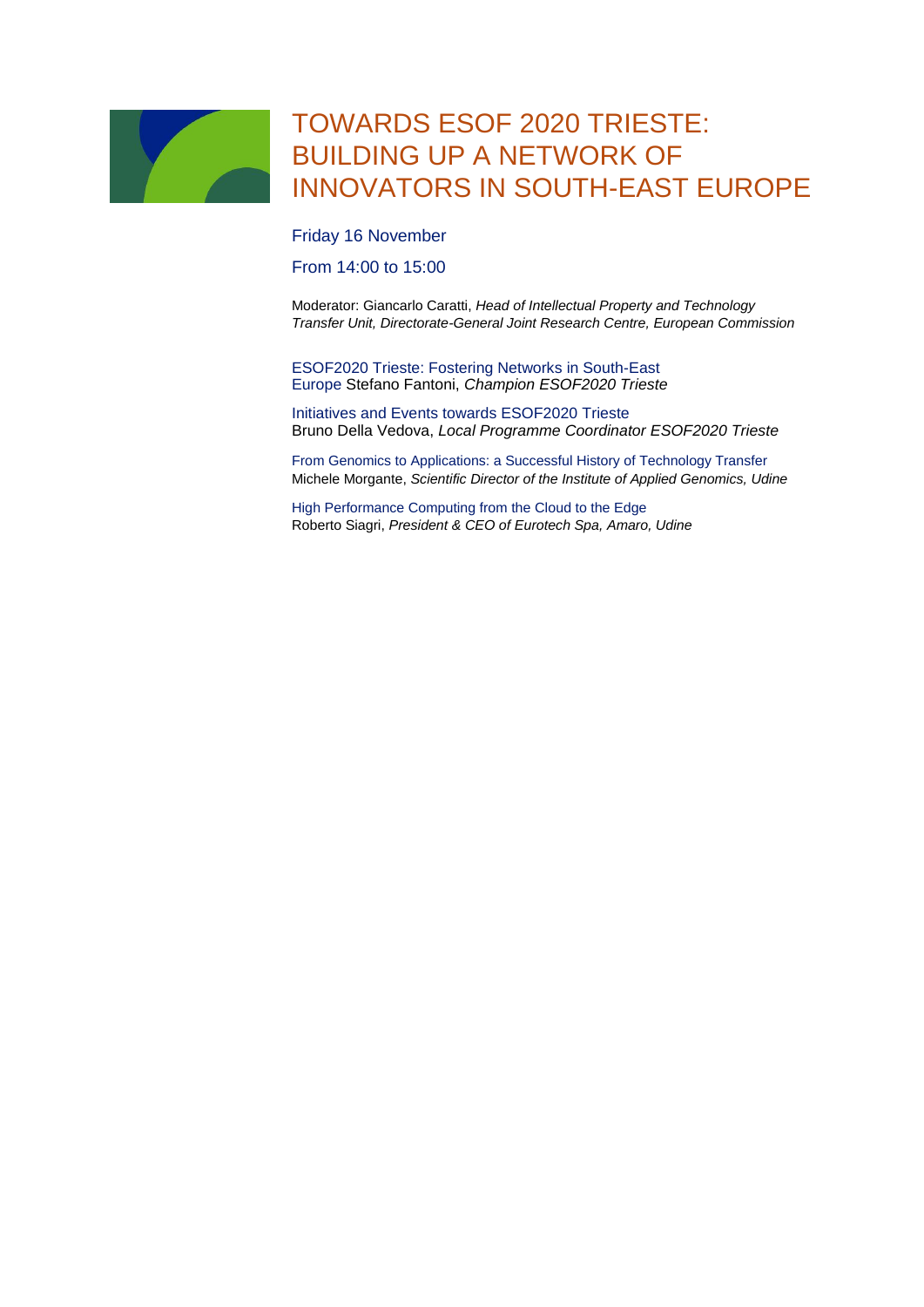# SUCCESSFUL SPIN-OUT STORIES. DIFFERENT MODELS

Friday 16 November

From 15:15 to 16:15

Moderator: Moderator: Jernej Pintar, *Senior Entrepreneurship Developer, Technology Park Ljubljana and Accelerator (Interreg Danube project)*

Umberto Bondi, *AG1 EUSALP member - Swiss, Senior Project Manager and Coach at CP Start-Up, Università della Svizzera Italiana, Scale(up)Alps - Interreg Alpine Space project*

Andrea Basso, *Chief Technology Officer, MITO Technology*

Pierre Padilla, *Founder, N-Able*

Presentation of Slovenian Spin-out and start-up examples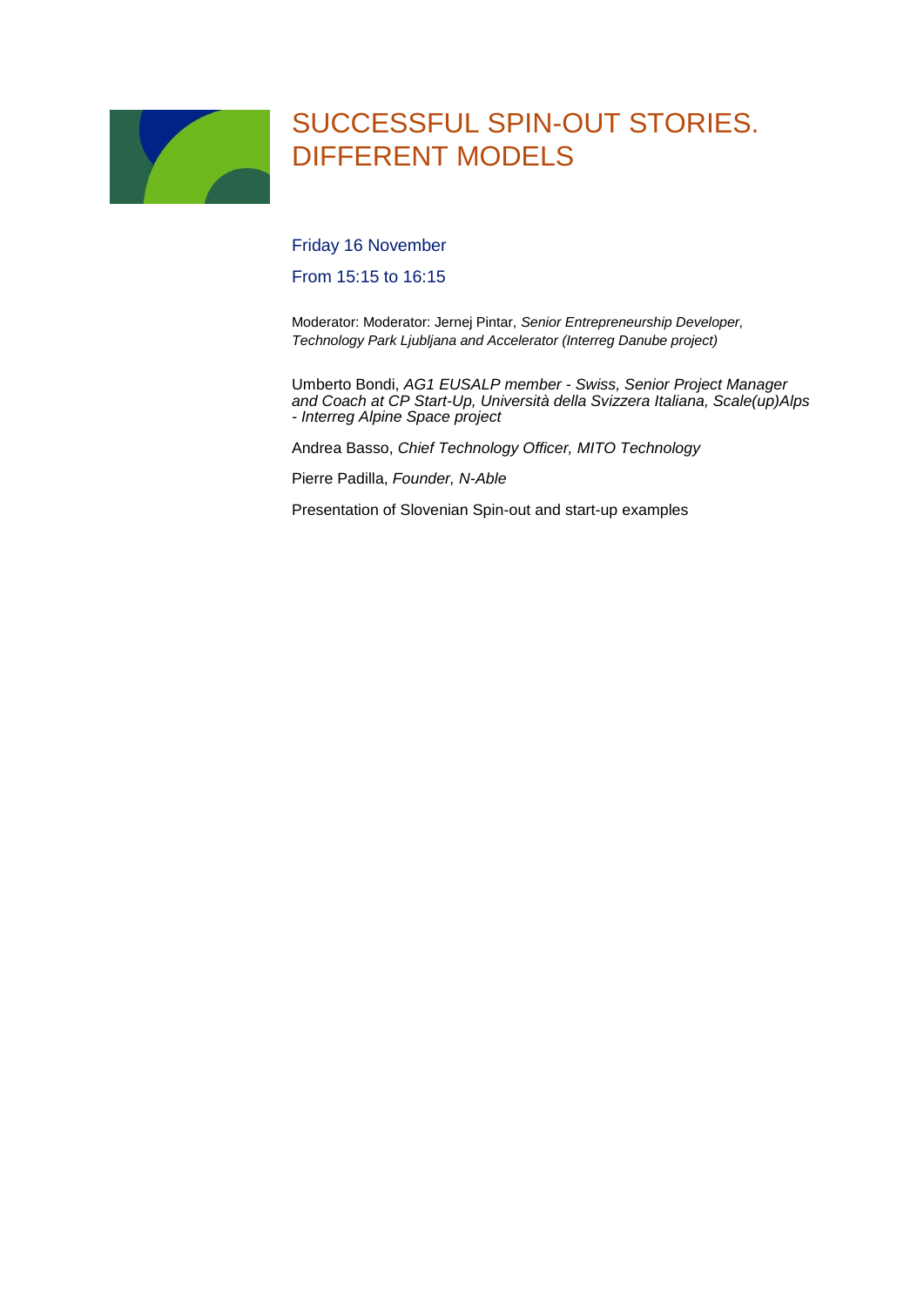### THE POWER OF NETWORKS

Friday 16 November

From 16:15 to 17:45

Moderator: Tomaž Boh, *Directorate of Science, Ministry of Education, Science and Sport, Slovenia*

Levin Pal, *IPR Group Head and Senior Technology Manager, Center for Technology Transfer and Innovation at the Jožef Stefan Institute,*

Aleš Gnamuš, *Project Officer, EU Thematic S3 Platforms, Directorate-General Joint Research Centre, European Commission*

Rudi Pajntar, *SRIP Factories of the future and* Alenka Rožaj Bervar*, SRIP Health*

Francesco Guerra, *Associate Professor at the University of Modena and Reggio Emilia, RE-search ALPS, INEA CEF-TELECOM Project*